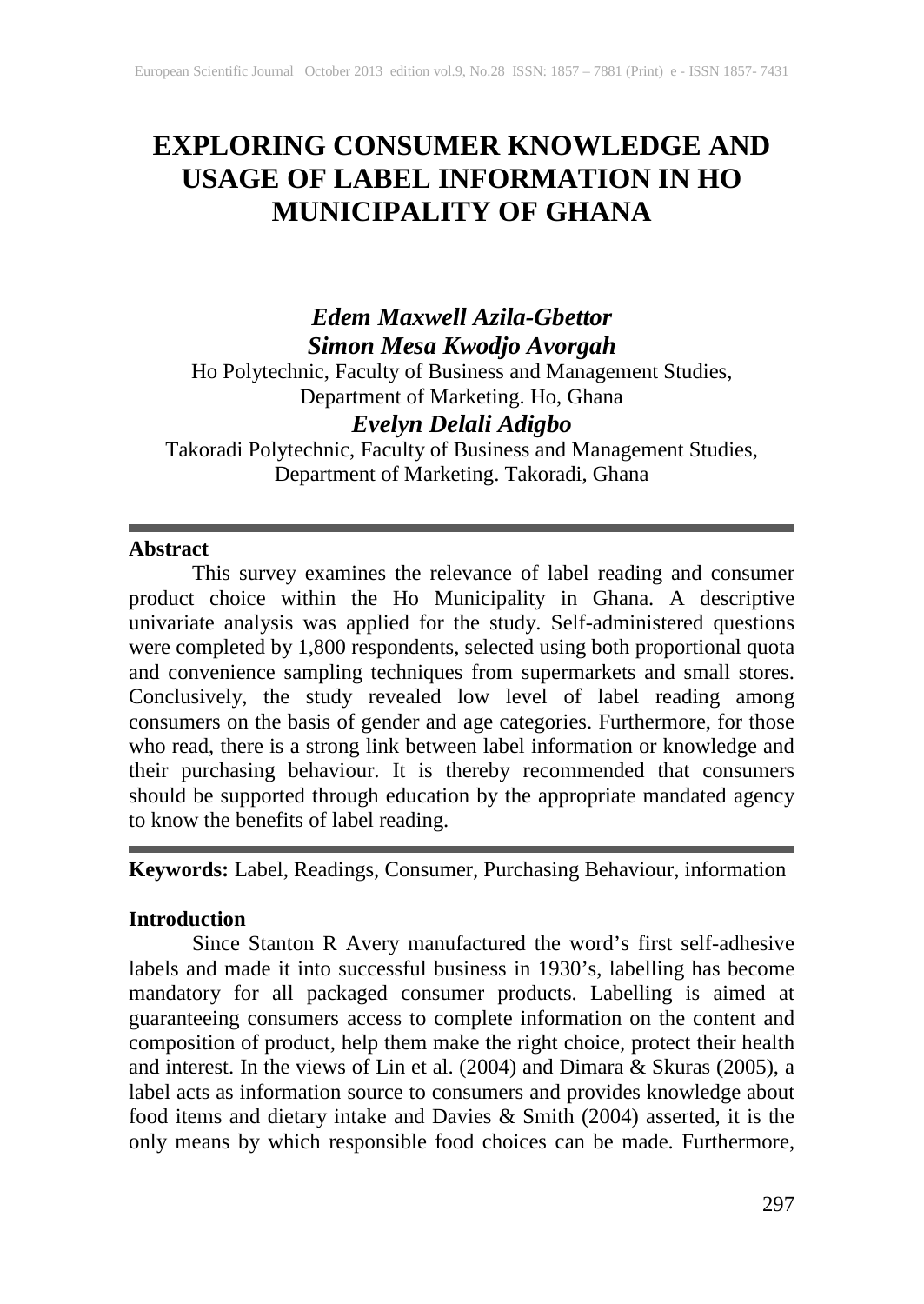provision of a label forms an important element of consumer protection and according to Cowburn & Stockley (2004), consumers have as much right to know the nutrient content of the foods they choose to purchase as they do to know its country of origin and that it is safe to eat. Research into labeling and consumer's choices have gathered much momentum in recent times. A study by Glanz et al. (1989) indicates that consumers increasingly repeat that they need information in order to make rational choices in the food market. Allen et al. (2001) also found out from a study of patients understanding and use of snack and package nutrition labels that majority of consumers do not understand snack food nutrition labels well enough to make informed dietary choices. Additionally, a study by Kasapila & Shawa, (2011) in Malawi also discovered that 73.8% of the consumers do not understand the numerical information and terminology used in labelling.

Labelling formats have been defined by guidance and legislation in every country. In Ghana, the labeling requirement is based on the Codex Alimentarius Standards (1985). Per this standard, products are to bear "appropriate information to ensure that adequate and accessible information is available to the next person in the food chain to enable them to handle, store, process, prepare and display the product safely and correctly and a lot or batch number available for easy identification and recall if necessary" (Ababio, et al. 2012, 571). According to the Food Law in Ghana (PNDC L 305B), it is an offence to offer for sale food that is not of nature, substance and or quality. Amidst this laws and the benefits of labels, the shelves of both small and big stores and supermarkets are awashed with unwholesome products (expired, unlabeled, badly labeled, non-certified and products labeled in different languages other than English, the official language of Ghana), which are being confiscated by Ghana Standard Board (GSB) and burnt/destroyed almost every week in the clear view of the public. While readings and understanding of products labels is important for preventing health hazards issues, it is a common perceived knowledge in Ghana that most consumers do not (i) read and (ii) even those who read do not understand the labelling information's put on products mainly for several reasons. The question that need to be asked is, do Ghanaian consumers read labels and understands it regarding the choice and usage of information on product level. The purpose of this study is therefore to ascertain the label reading habits of consumers and determined how labels affect the choice and usage of products.

#### **Literature Review**

Labelling research draws from a wide variety of theoretical perspectives. The various theoretical approaches in labelling research reflect the diversity in the issues addressed in terms of data source and data analysis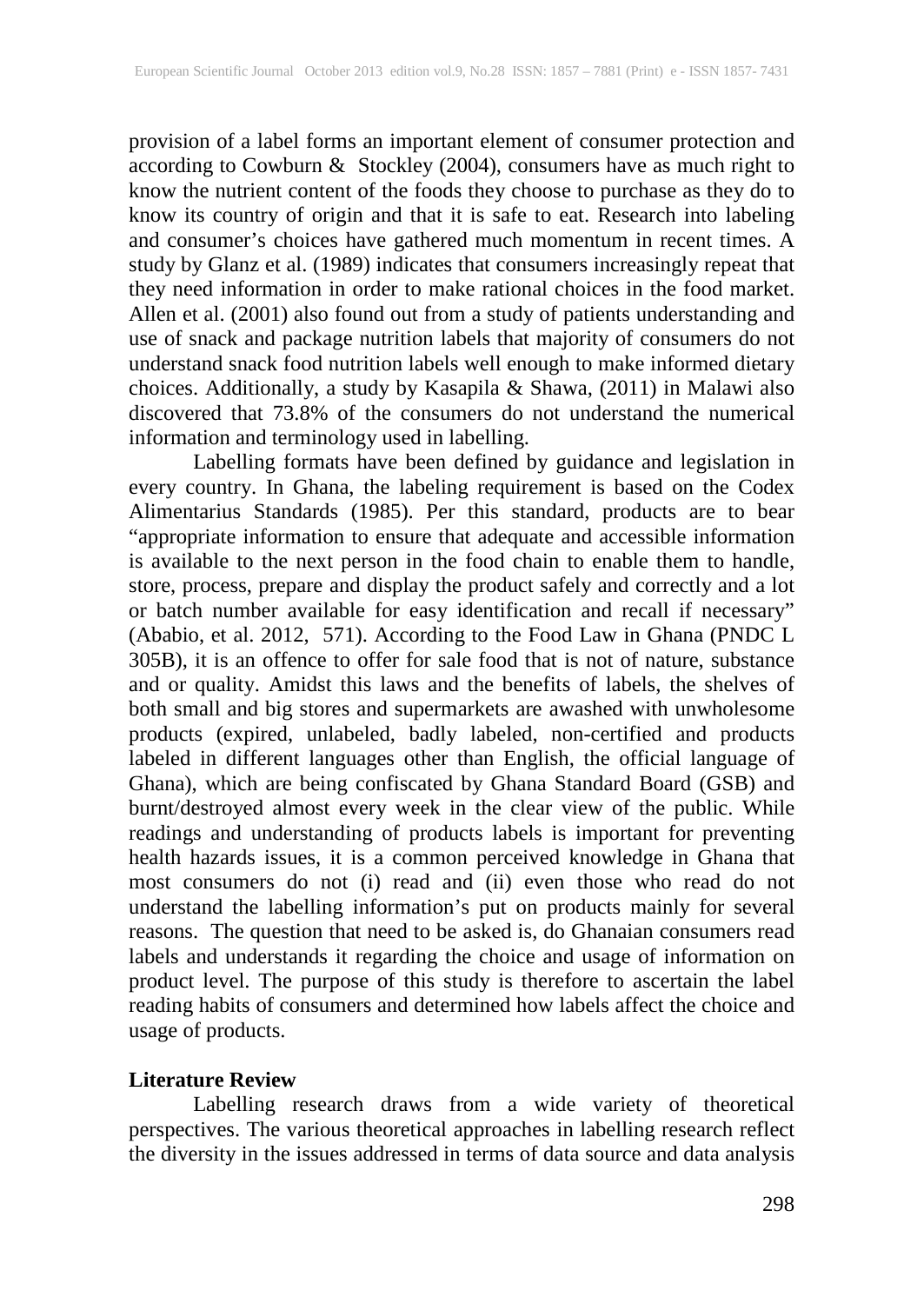techniques employed by researchers. Among the theoretical views includes characteristics theory (Anderson et al., 1992; Lancaster, 1991); prospect theory (Burton & Andrews, 1996; Kahneman & Tversky, 1979) and Psychological models (Cole & Balasubramian, 1993; Cole & Gaeth, 1990). The most significant of which is the economics of information approach proposed by Stigler (1961) to model nutrition label use. Per his theory, the use of nutritional labels or nutrient content is considered an act of information search and the consumer searches for product information, such as nutrition labelling, as long as the additional costs of searching do not outweigh the additional benefits of searching (Nagya et al., 1998). In formal terms, consumers will maximise the utility of their purchase decisions by looking for information until the marginal cost of the search exceeds the marginal value (Nelson, 1970; Stigler, 1961). According to Senauer et al. (1991), consumers' make decision to buy a product after searching and evaluating the meaning of information on nutritional labels. Labels according to Héroux et al. (1988) are one of the most important features of product packaging, and they are designed to communicate a message. Coulson (2000) reiterated the purpose of labels is to inform and educate consumers on diet and health, which according to Wandel (1997) may result in knowledgeable consumers who make responsible purchasing decisions. Caswell & Padberg (1992) discuss the possibility of food labeling as a tool for dealing with the imperfect information problem in food safety. Caswell (1991) argues that an effective label may transform a product from being an experience good to a search good. Turner (1995) argues that the general consumer would depend to a large extent on food labels in their purchasing decision because of the immense range of pre-packed foods available, consumer awareness of the risks associated with food and of the practices used in food production

Economists such as Pauly & Satterthwaite (1981) and Kenkel (1990) have documented the significance of consumer information and knowledge with respect to consumer behaviour. Research into the significant importance of whether reading labels affects purchasing behaviour of consumers is varied. Derby & Levy (2001) report that, in 1990 diet and health survey, onethird of consumers altered their choice of product due to label information. Underwood et al. (2001) and Silayoi & Speece (2004) found out that packaging elements act as a tool for differentiation. This helps consumers to choose the product from a wide range of similar products and stimulates customers buying behaviour. Findings from research by Kempen (2011) on food label influence on South African consumers purchasing behaviour suggested that respondents evaluate product quality, personal benefits, health attributes and nutritional values from reading food labels. Additionally, Abbott (1997) and Hawkes (2004) found that nutrient information does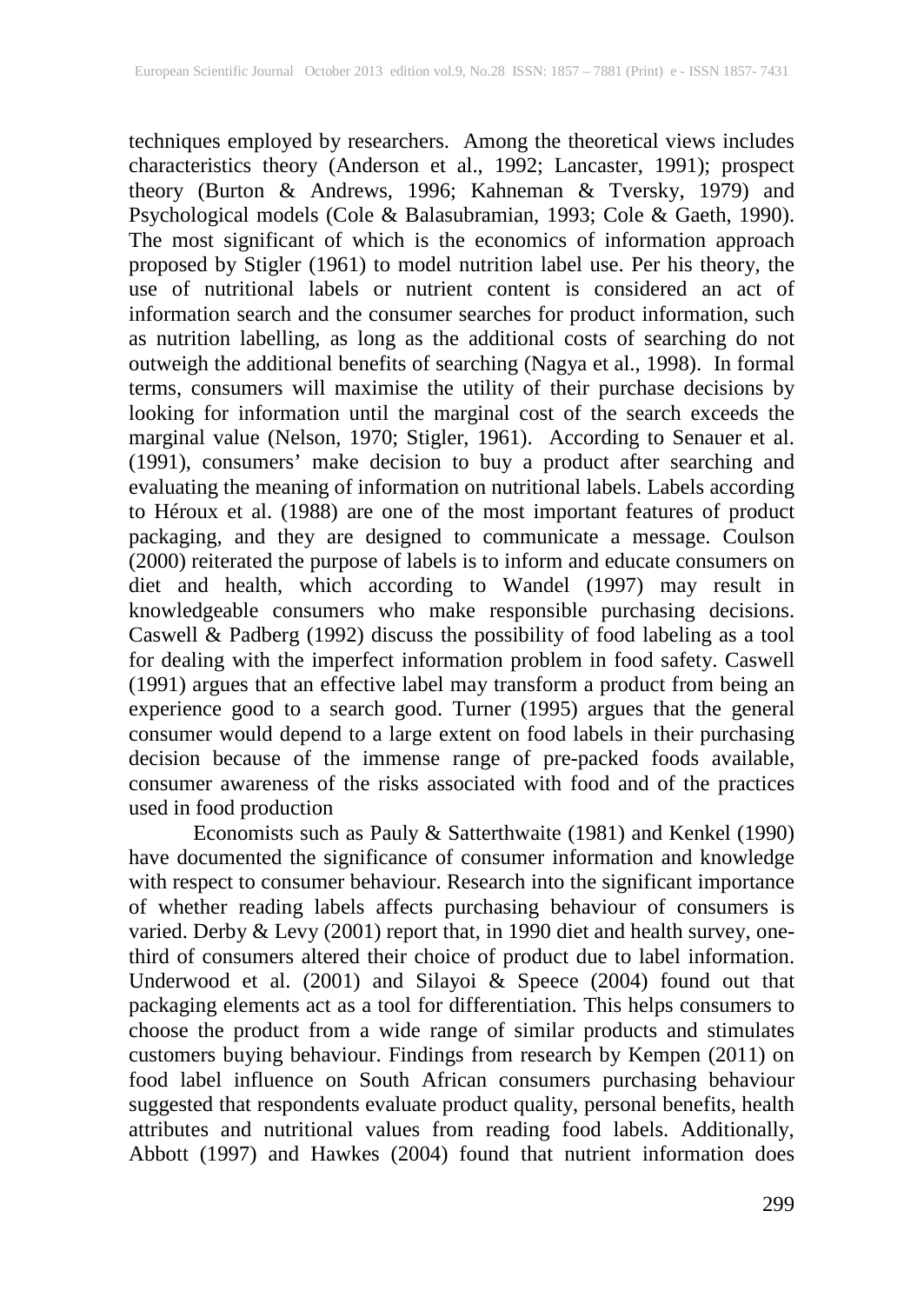affect food choice. Furthermore, Baltas (2001) found that nutritional information affected brand choice. Avoidance of negative nutrients was the most common reason cited for use of label information (Shine et al. 1997). In similar studies by Teisl et al. (2001) results suggest that labeling of food products, with respect to their nutritional characteristics along with an information campaign to educate consumers, can significantly affect consumer behaviour. In examining socio-demographic and nutritional health related factors on consumers' use of labels when shopping and comparing different brands base on nutrients, Nayga et al. (1998) concluded that consumers are likely to use labels in shopping when they place higher premium on nutrition, dietary guidelines, comparing products and when consumers are educated. Kozup et al. (2003) concluded in examining making healthful food choices that when favourable nutrition information or health claims are presented, consumers have more favourable attitudes toward the product, nutrition attitudes, and purchase intentions, and they perceive risks of heart disease and stroke to be lower.

Moore & Lehmann, (1980) argues that several factors are influential in the extent of information search by consumers. These factors are classified by Drichoutis et al. (2005) into (i) individual characteristics; (ii) situational, attitudinal and behavioural factors; (iii) product class involvement factors; and (iv) nutrition knowledge of the product. Ippolito & Mathios (1990) have long suggested individual characteristics affect information search behaviour. Past researchers have found that information search is affected by various demographic factors such as age, gender and education. Whilst Burton & Andrews (1996) discovered that the elderly see label reading less understandable Bender & Derby (1992) deduce from a further study that the elderly reads only the ingredient list and the younger ones reads both ingredient list and nutritional labels. A further study by Cole & Balasubramanian (1993) associates increasing age to decreasing probability of using labels. However Coulson (2000) and Drichoutis et al. (2005) discovered exact opposite from their studies. Whilst Katona & Mueller (1955) and Schultz, (1975) also links higher levels of information search to more education, Bender & Derby (1992) concluded from a research that better educated individuals exhaust both nutritional labels and ingredient lists when searching for information. Kim et al. (2001) and McLean-Meyinsse (2001) found that females in general, are more likely than men to use nutritional labels because males do not agree that nutritional information is useful. Whilst Bender & Derby (1992) concludes that males tend to focus on ingredient lists females in contrast pay attention to information about calories, vitamins, and minerals (Drichoutis et al. 2005) and they tend to use both nutrition labels and ingredient lists (Bender & Derby, 1992).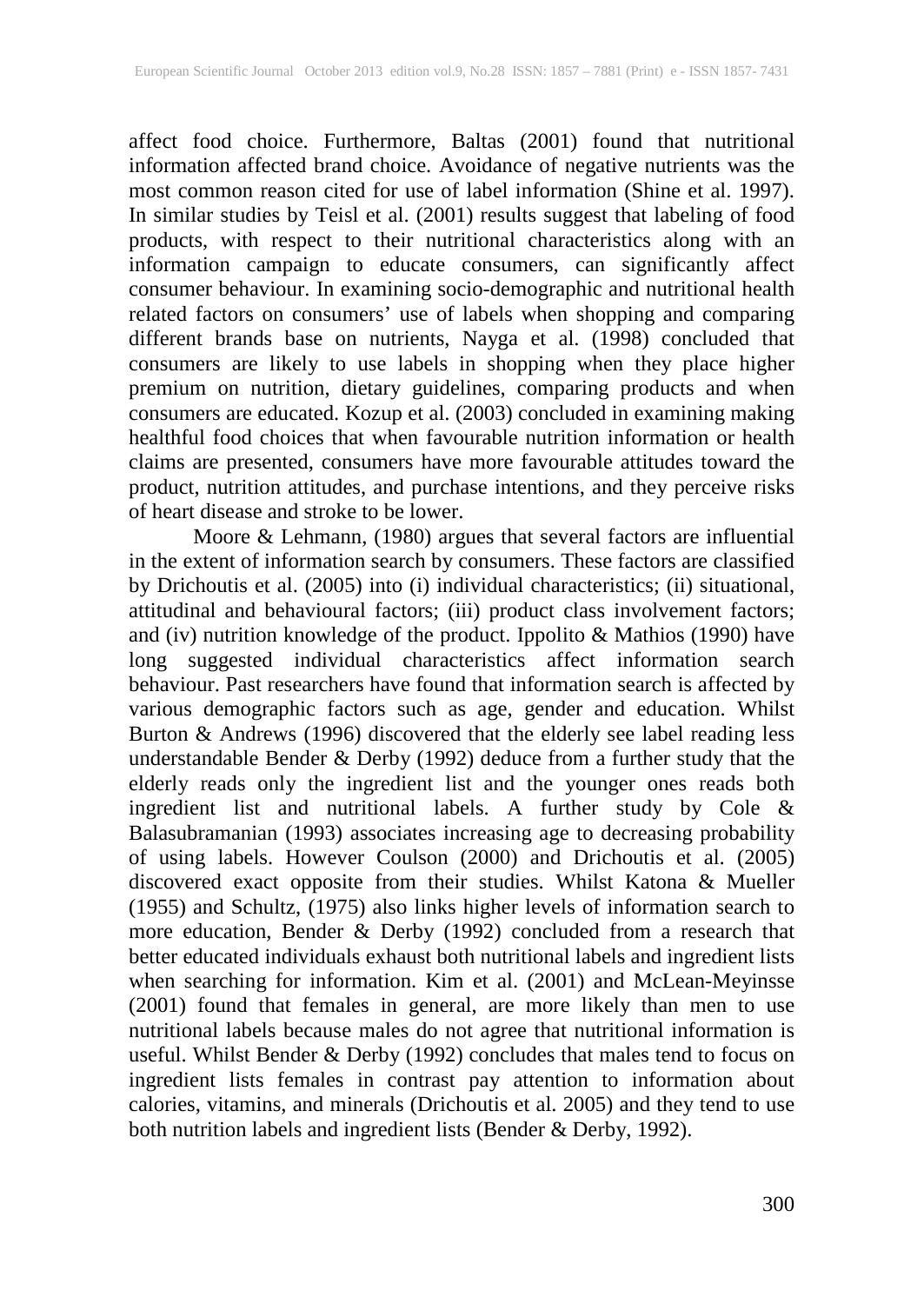Also found to be relevant to information search is situational, behavioural and attitudinal factors. Katona & Mueller (1955) and Feick et al. (1986) has discovered that time pressure has had an effect on nutrition information search. Specifically, income and working status has been found to affect nutritional label. (Kim et al., 2001; McLean-Meyinsse, 2001; Nayga, 2000). Other strong linkages discovered by researchers that affects the use of nutritional label by consumers include; time spends by consumers on grocery shopping (Nayga et al. 1998); working people (Drichoutis et al. 2005); motivation due to perception of risk (Feick et al. 1986); type of household (McLean-Meyinsse 2001; Feick et al. 1986); current diet status of consumers (Kim et al. 2001; Nayga, 2000; Wang et al. 1995); importance consumers place on certain food attributes (Thayer 1997; Rose, 1994); taste (Drichoutis et al. 2005; Nayga, 2000) and nutritional knowledge (Kim et al. 2001; Levy & Fein, 1998; Szykman et al. 1997; Guthrie et al. 1995; Moorman & Matulich, 1993; Bender & Derby, 1992)

#### **Methodology**

The survey was conducted on consumers at supermarkets of various sizes located in the Ho municipality. They study was design mainly to cover the age and gender characteristics of the research participants. They survey was conducted in the evening and market days when the patronage is normally high. A total of 1,800 respondents were non-randomly sampled for this research. Both quota and conveniences sampling method were adopted in the case selection. Proportional quota sampling was used to select respondents in order that the sample characteristics (Age and Gender) which are the focus of the study will be representative of the population (Singleton & Straits, 2010). Convenience sampling was further employed in each case to select the most readily available respondents, until the required sample size has been achieved in each case (Oisín, 2007). A quantitative research approach was best suited for this study as it allows the researchers to examine the relationship between variables of concern which are measured numerically using statistical technique (Saunders et al 2012). In addition, descriptive strategy was adopted because the researcher's wanted to identify and obtain information on the characteristics of a particular issue, thus measure the conditions and relationships that exist (Jackson 2009). In the instance of this study, the objective of the researchers was to become more familiar with influence of independent variable (product label) on dependent variable (product choice) with sample characteristic age and gender as mediating variable. Self-administered questionnaire was designed and administered to evaluate the awareness and importance of food label information to consumers in Ho municipality. The questionnaire was designed to establish the gender and age profile of the respondents,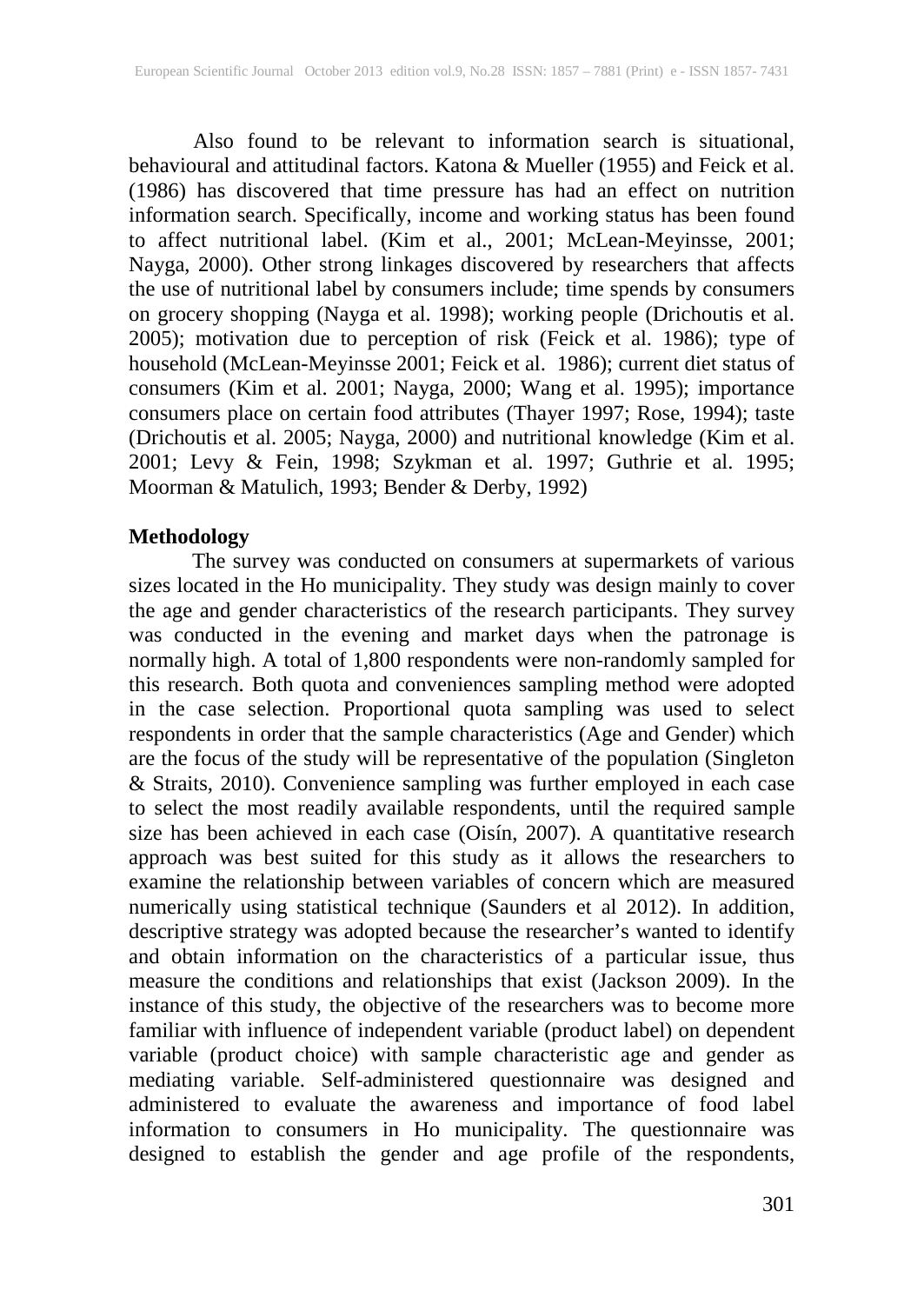assessment and distribution time of label reading, elements considered in label reading, situational and attitudinal factors that influence information search by consumers and influence of label reading on product choice and usage. Closed-ended questions specifically "list questions" were offered to respondents to choose from in the assessment of the distribution time and elements considered in label reading. Situational and attitudinal factors that influence information search by consumers and the effects of label reading on consumer behaviour factors were rated on a five (5) point item Likert scale (1= strongly agreed; 2= agreed; 3= normal; 4= disagreed; 5=strongly disagreed). The Likert format was used to determine attitudes, views and experiences of healthcare consumers (Shaw *and Pieter* 2000). The questionnaire was administered in 9 sections covering 200 questionnaires by 10 trained research assistant between January and June 2013. The SPSS statistical package was used in data input and was analyzed descriptively by computing frequencies and percentages for identifiable variables.

#### **Results and Discussion**

**Table 1** below measures the age and gender distribution and the extent of the assessment of label reading and time distribution of label reading base on demographic profile of consumers. A proportionate sample of 900 (50%) male and 900 (50%) female was used for the study. On the basis of age distribution, 700 (38.89%) of the research participants are aged 30yrs and below, 750 (41.67%) are within the ages of 31-59yrs and 350 (19.44%) are aged 60yrs and above. It is important to note that apart from gender where the researchers set out to select proportional cases, the sample distribution base on age were determined after data collation. The distribution reveals that large majority of respondent who shopped in the area covered for the study is within the 31-59yrs age bracket.

|        |        |                    | <b>Demographic Profile of Respondents</b> |                    |                                   |                        |                               |                              |  |
|--------|--------|--------------------|-------------------------------------------|--------------------|-----------------------------------|------------------------|-------------------------------|------------------------------|--|
| Gender |        | Freq               | <b>Percentage</b>                         | Age                | Freq                              |                        | Percentage                    |                              |  |
| Male   |        | 900                | 50                                        | $\leq 30$ vrs      | 700                               |                        | 38.89                         |                              |  |
| Female |        | 900                | 50                                        | $b/n$ 31-59 $vrs$  | 750                               |                        | 41.67                         |                              |  |
|        |        |                    |                                           | $60\text{vrs}$ +   | 350                               |                        | 19.44                         |                              |  |
|        |        |                    | <b>Assessment of Label Reading</b>        |                    | <b>Distribution Time of Label</b> |                        |                               |                              |  |
|        |        |                    |                                           |                    |                                   | Reading                |                               |                              |  |
|        |        | Rarely             | <b>Occasionally</b>                       | <b>Often</b>       | <b>Always</b>                     | B/4<br><b>Purchase</b> | <b>Before</b><br><b>Usage</b> | Comparing<br><b>Products</b> |  |
| Gender |        |                    |                                           |                    |                                   |                        |                               |                              |  |
| Male   | F/9/6  | 220<br>$(24.44\%)$ | 350<br>(38.89%)                           | 201<br>(22.33%)    | 129<br>$(14.33\%)$                | 325<br>(47.79%)        | 143<br>(21.03%)               | 212<br>(31.18%)              |  |
| Female | $F/$ % | 172<br>$(19.11\%)$ | 311<br>(34.56%)                           | 245<br>$(27.22\%)$ | 172<br>$(19.11\%)$                | 371<br>$(50.96\%)$     | 123<br>$(16.90\%)$            | 234<br>(32.14%)              |  |
| Age    |        |                    |                                           |                    |                                   |                        |                               |                              |  |

*Table 1. Respondent Demographics Profile and Percentage Distribution of Assessment of Label Reading and Distribution of Label Reading Time*.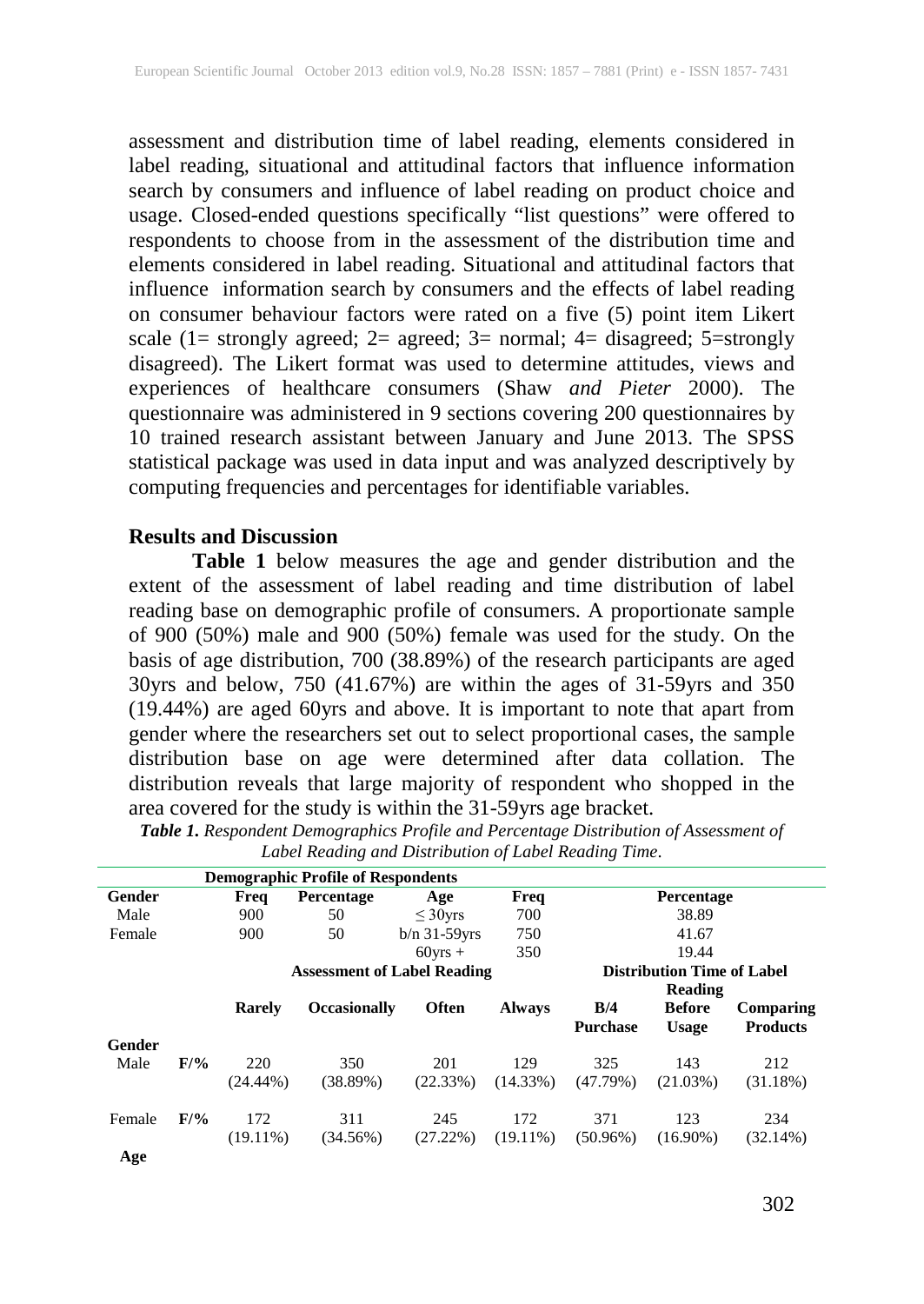| $\leq$                                          | $F/$ % | 92              | 199                | 284               | 125               | 377                | 90                | 141               |  |
|-------------------------------------------------|--------|-----------------|--------------------|-------------------|-------------------|--------------------|-------------------|-------------------|--|
| 30yrs                                           |        | $(13.14\%)$     | (28.43%)           | (40.57%)          | (17.86%)          | $(62.01\%)$        | $(14.80\%)$       | $(23.19\%)$       |  |
| $b/n$ 31-                                       | F/9/6  | 172             | 351                | 103               | 124               | 217                | 98                | 263               |  |
| 59yrs.                                          |        | (22.93%)        | $(46.80\%)$        | (13.73%)          | (16.53%)          | $(37.54\%)$        | $(16.96\%)$       | $(45.50\%)$       |  |
| $60\text{vrs} +$                                | $F/$ % | 128<br>(36.57%) | 111<br>$(31.71\%)$ | 59<br>$(16.86\%)$ | 52<br>$(14.86\%)$ | 102<br>$(45.95\%)$ | 78<br>$(35.14\%)$ | 42<br>$(18.92\%)$ |  |
| <b>Source:</b> Field Survey January - June 2013 |        |                 |                    |                   |                   |                    |                   |                   |  |

In assessing label reading habits among respondents base on gender, majority of the males, 350 (38.89%) and female 311 (34.56%) reported reading labels occasionally whilst 129 (14.33%) males and 172 (19.11%) females reported reading labels always. Furthermore, a significant proportion of the respondents thus 220 (24.44%) of male and 172 (19.11%) of female rarely read labels at all. On the basis of age distribution, results indicates that 284 (40.57%) of participants aged 30yrs and below read labels often, 351 (46.80%) and 111 (31.71%) of participants within the age of 31-59yrs and 60yrs and above reads labels occasionally. However, 128 (36.57%) of the respondents aged 60yrs and above rarely read labels. In combining two of the categories that represent effective label reading thus "**Often and always**" the study further reveals that label reading is low for both female; 417 (46.33%) and males; 330 (36.66%). Also 409 (58.43%) research participants aged 30yrs and below compared to 227(30.26%) b/n 31-59 yrs. and 111 (31.72%) age 60yrs above read labels. In conclusion, it can be seen that females and 30yrs and below age group are better at label reading compared to males and other age groupings respectively.

In further assessing the distribution time of label reading, majority of respondent 325 (47.78%) of male and 371(50.96%) of female reads label before purchasing a product. Similarly in considering age groupings, 377 (62.01%) of research participants aged 30yrs and below, 217 (37.545) of within 31-59yrs. and 102 (45.95%) of age 60yrs and above reads labels before purchase. It can be seen that label reading before purchase is high among age 30yrs and below group and higher for females than males. Also label reading for comparing product is low among male 212 (31.18%) and female 234 (32.14%). For age groups, it higher for within 31-59yrs, group thus 263 (45.50%) compared to the others. The study further shows a poor reading of labels in relation to before product usage in exception to above 60yrs group which is relatively high at 78 (35.14%).

**Table 2** below measures the most important label component considered by consumers. Respondents were asked to select three (3) most important labels information they considered when buying a product. On the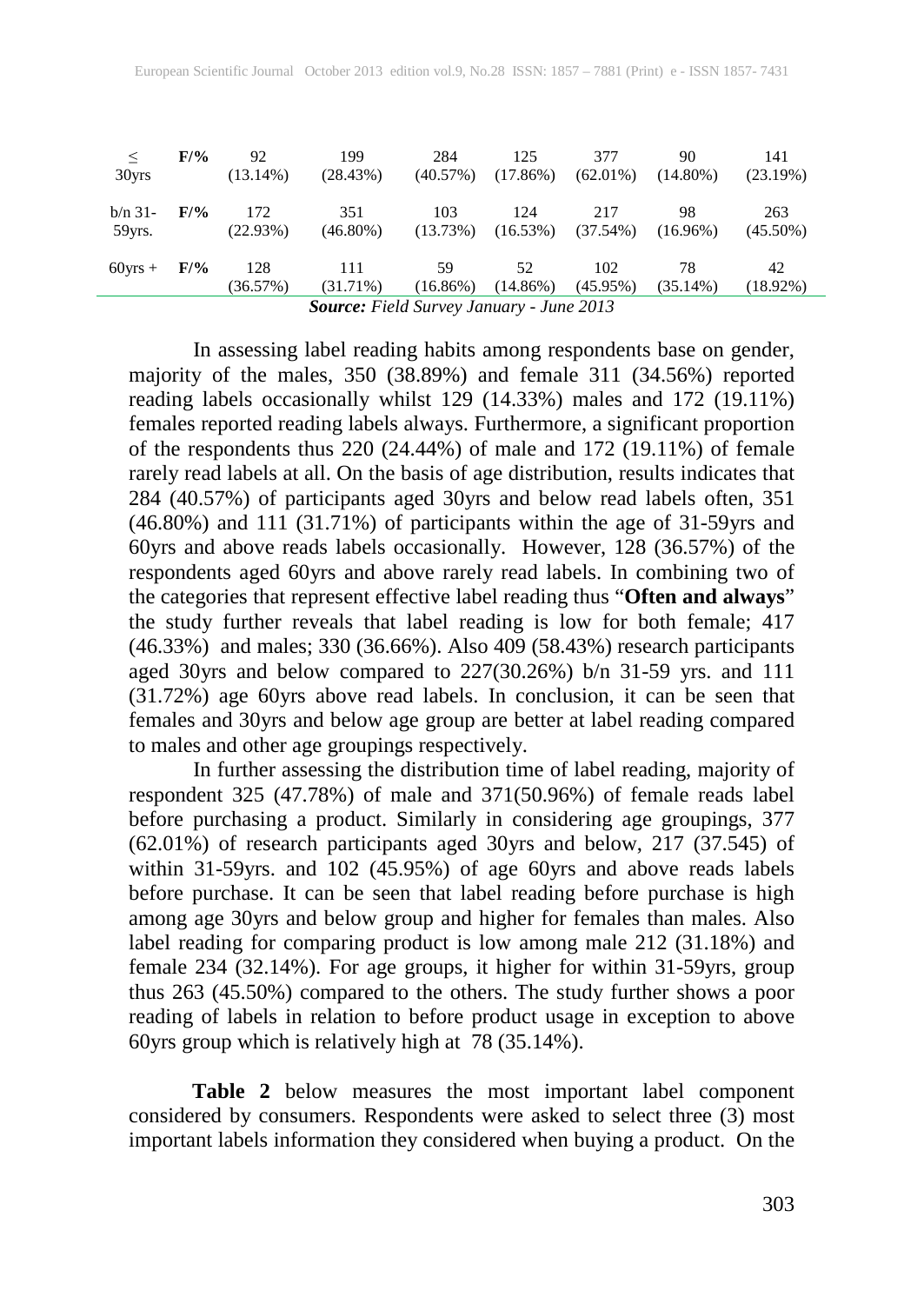basis of gender, information from the table indicates that 328 (45%) female and 213(31%) male respondents refer to product date, nutritional information and instruction for usage and 189 (26%) female and 177 (26%) male research participants considered product date, nutritional information and storage Information. In the consideration of age distribution, a similar pattern is realized. Thus 302 (50%) aged 30yrs and below, 280 (48%) aged between 31-59yrs and 124 (56%) aged 60yrs and above combined product date, nutritional information and instruction for usage followed by 117 (19 %) aged 30yrs and below, 131 (23%) aged between 31-59yrs and 45 (20%) of aged 60yrs and above look for product date, nutritional information and storage information on products.

Further analysis of the results by disaggregating the various components as they appear in each row shows that large majority of the respondents; 91% female, 80% male, 97% aged 30yrs and below, 95%, aged between 31-59yrs and 60yrs, rate product date as the most important factor when reading product labels. This is followed by nutritional information: 90% female, 84% male, 86% aged 30yrs and below, 78%, aged between 31- 59yrs and 85% 60yrs and above. Contact information score low on the following two dimensions: it score 8% for male, 4% for aged between 31- 59yrs and 3% for age 60yrs and above. Net weight also score low on all dimensions considered thus: 3% for female and ages between 31-59yrs, 4% for male, aged 30yrs and below and 2% for aged 60yrs and above.

In terms of gender differences, a lot more females rate all factors higher than male except for storage information where 52% of male rate it higher compared to 37% of female and product guarantee where 15% of male rate it higher compared to 5% of female.

| -------                      |               |               |             |                |                 |                |                    |                |                |                |
|------------------------------|---------------|---------------|-------------|----------------|-----------------|----------------|--------------------|----------------|----------------|----------------|
|                              | <b>Female</b> |               | <b>Male</b> |                | 30yrs<br>$\leq$ |                | $b/n$ 31-<br>59yrs |                | $60$ yrs +     |                |
|                              | $\mathbf F$   | $\frac{6}{9}$ | F           | $\frac{0}{0}$  | F               | $\frac{6}{9}$  | F                  | $\frac{0}{0}$  | F              | $\frac{0}{0}$  |
| PD, NI & IU                  | 328           | 45            | 213         | 31             | 302             | 50             | 280                | 48             | 124            | 56             |
| PD, NI & SI                  | 189           | 26            | 177         | 26             | 117             | 19             | 131                | 23             | 45             | 20             |
| PD, NI & CI                  | 80            | 11            | 52          | 8              | 67              | 11             | 23                 | 4              | 6              | 3              |
| NI, PG & SI                  | 36            | 5             | 99          | 15             | 15              | $\overline{2}$ | 18                 | 3              | 9              | $\overline{4}$ |
| PD, NI & NW                  | 22            | 3             | 27          | $\overline{4}$ | 22              | $\overline{4}$ | 17                 | 3              | $\overline{4}$ | $\overline{2}$ |
| PD, SI & IU                  | 43            | 6             | 72          | 11             | 79              | 13             | 99                 | 17             | 32             | 14             |
| Other                        | 29            | 4             | 40          | 6              | 6               | 1              | 10                 | $\overline{2}$ | $\overline{2}$ | 1              |
| combinations<br><b>Total</b> | 728           | 100           | 680         | 100            | 608             | 100            | 578                | 100            | 222            | 100            |

*Table 2: Respondents View on Label Component Considered by Consumers When Reading Labels.*

*Source: Field Survey January - June 2013*

*PD= Product date, NI= Nutritional Information, IU= Instruction for Usage, SI= Storage Information, CT=Contact Information, PG= Product Guarantee and NW= Net Weight*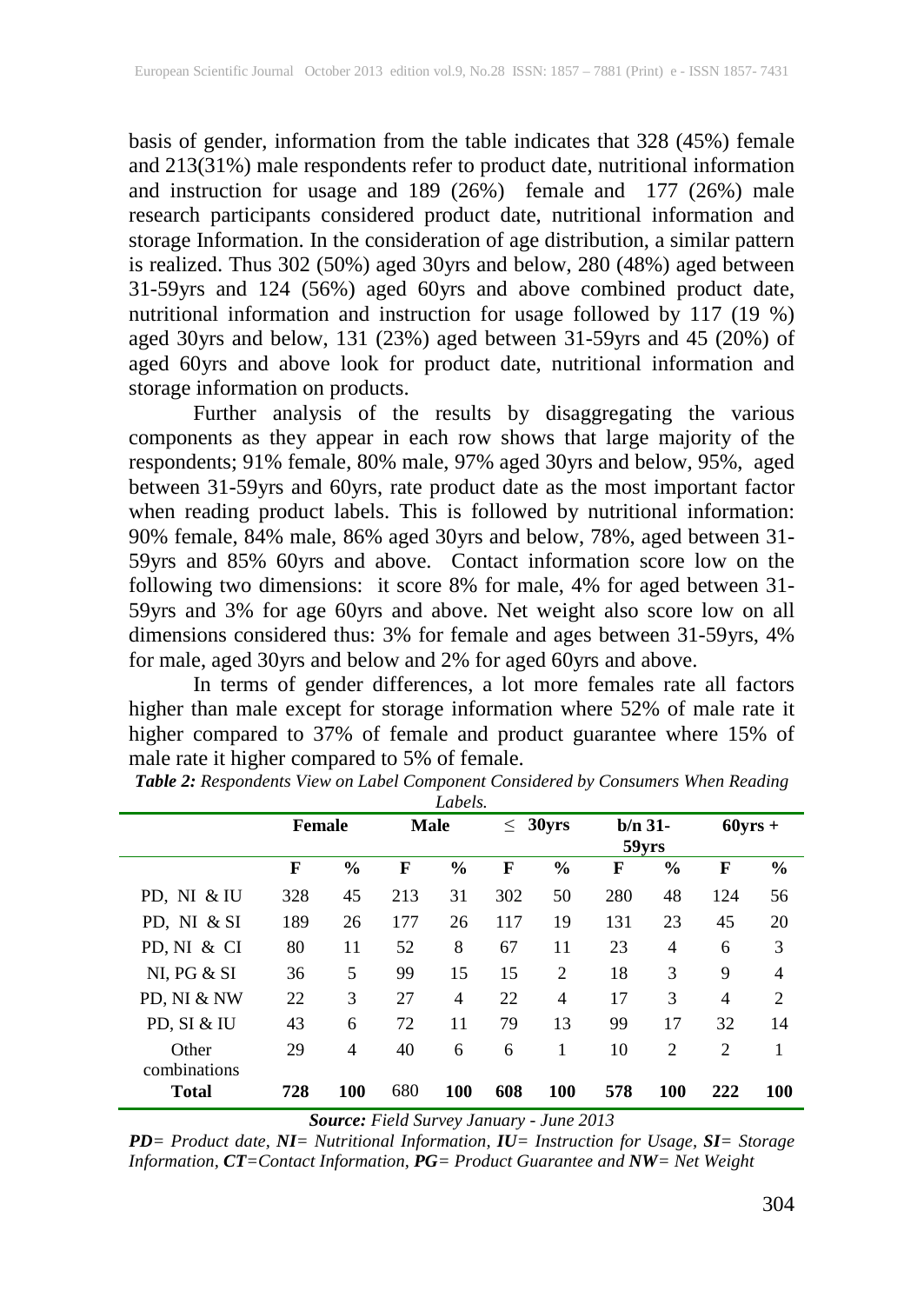The results of attitudinal and situational factors that influence information search by consumers are exhibited in **Table 3** below. Results suggested that all respondents agree that the factors assessed to a larger extent have an influence on information search and the desire to read labels. For the factors evaluated, 1,379 (97.94%) agrees consumer's educational level influence information search, 1,164 (82.67%) agrees perception of risk level influence consumers information search, 1,408 (100%) agrees consumers current health status level influence information search and 1,155 (82.03%) agrees time available to be spent on grocery by consumers level influence information search.

| <b>Information Search</b>             |             |             |            |            |          |  |  |  |  |
|---------------------------------------|-------------|-------------|------------|------------|----------|--|--|--|--|
| <b>SA</b><br>N<br><b>SD</b><br>D<br>A |             |             |            |            |          |  |  |  |  |
| Educational level of                  | 909         | 470         | 29         | ns.        | ns       |  |  |  |  |
| Consumer                              | $(64.56\%)$ | $(33.38\%)$ | $(2.06\%)$ |            |          |  |  |  |  |
| Perception of Risk by                 | 392         | 772         | 213        | 31         | ns       |  |  |  |  |
| Consumer                              | $(27.84\%)$ | $(54.83\%)$ | (15.13%)   | $(2.20\%)$ |          |  |  |  |  |
| Current Health Status of              | 406         | 1002        | ns         | ns         | ns       |  |  |  |  |
| Consumer                              | $(28.84\%)$ | $(71.16\%)$ |            |            |          |  |  |  |  |
| Time available to be spent            | 352         | 803         | 79         | 107        | 67       |  |  |  |  |
| on grocery by consumer                | $(25.00\%)$ | $(57.03\%)$ | $(5.61\%)$ | $(7.60\%)$ | (4.76 %) |  |  |  |  |

**Table 3:** Respondents Views *on Situational and Attitudinal Factors That Influence Label* 

*Source: Field Survey January - June 2013*

*SD– Strongly Disagree, A – Agree, N– Neutral, A- Agree and SA – Strongly Agree*

**Table 4** below evaluates the extent to which label reading affects purchasing behaviour of consumers. Results from table indicate that all respondents used in the study who read labels agree label reading affects their purchasing behaviour. On whether respondents understand what they read, while 720 (51.14%) of the respondents in some way do understand, 288 (20.45%) do not understand what is read at all. When asked further why they found understanding label difficult, majority indicated their inability to understand labels was due to terminologies used in product description and numerical information used.

Influence on brand choice, repurchase decision and increases in the desire to purchase are three variables used in evaluating the ways that reading affects purchasing behaviour. The finding relating to the three variables indicates consistent results. Thus 930 (66.05%) of respondents agree to label reading influencing choice of brand, 1,099 (78.05%) of respondents agree label reading influence repurchase decision and 1,208 (85.79%) of respondents indicates label reading influence their desire or need to purchase.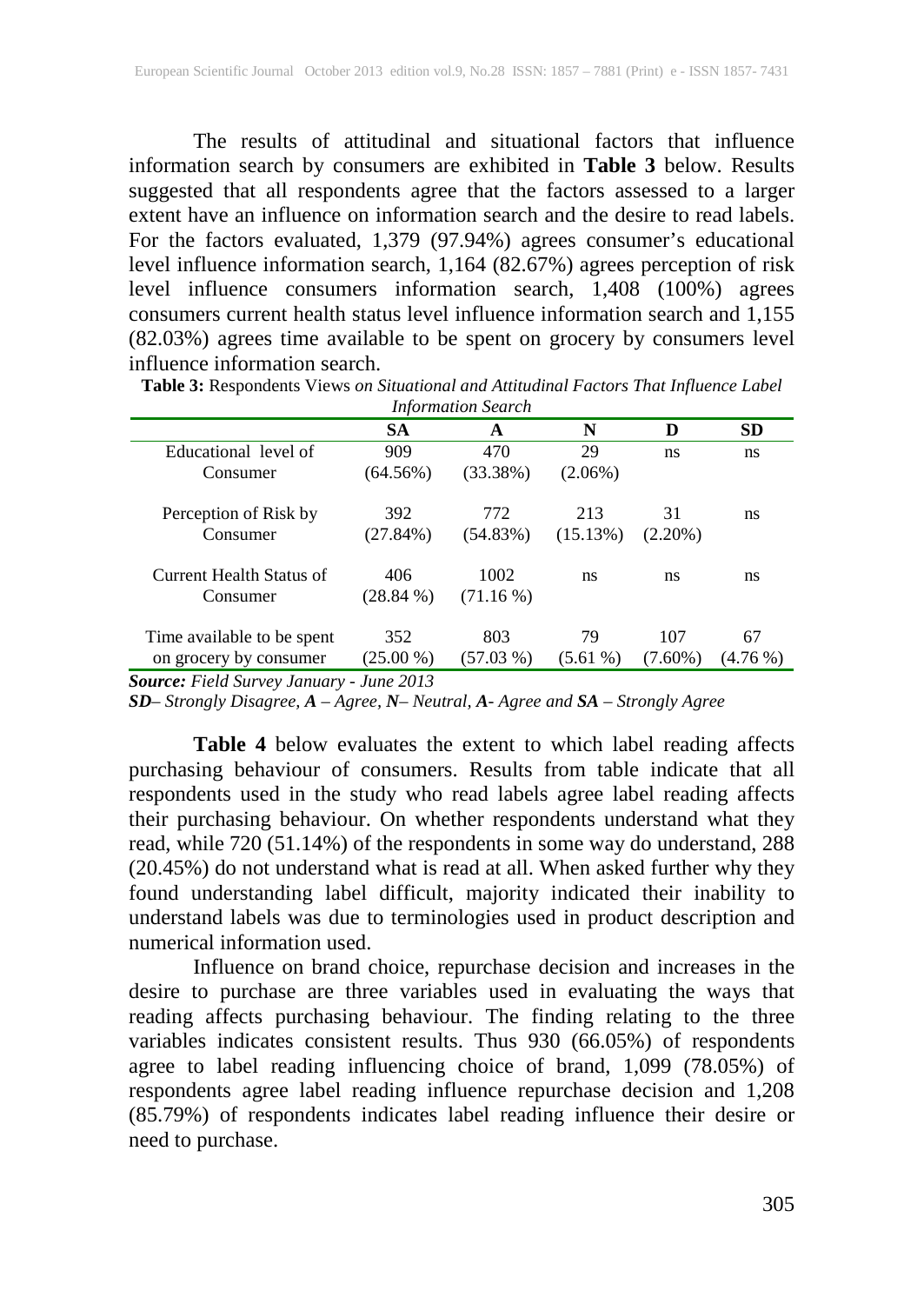| $\circ$<br>Label use affect purchasing behaviour             |             |                   |             |             |            |  |  |  |  |  |
|--------------------------------------------------------------|-------------|-------------------|-------------|-------------|------------|--|--|--|--|--|
| Percentage<br>Freq                                           |             |                   |             |             |            |  |  |  |  |  |
| <b>Yes</b>                                                   | 1408        | 100               |             |             |            |  |  |  |  |  |
| N <sub>0</sub>                                               | $\Omega$    | $\Omega$          |             |             |            |  |  |  |  |  |
| Whether Consumers Understand What They Read                  |             |                   |             |             |            |  |  |  |  |  |
|                                                              | Freq        | <b>Percentage</b> |             |             |            |  |  |  |  |  |
| Very well                                                    | 400         | 28.41%            |             |             |            |  |  |  |  |  |
| Somehow                                                      | 720         | 51.14%            |             |             |            |  |  |  |  |  |
| Do not understand                                            | 288         | 20.45%            |             |             |            |  |  |  |  |  |
| The Ways That Label Reading Does Affect Purchasing Behaviour |             |                   |             |             |            |  |  |  |  |  |
|                                                              | SA.         | A                 | N           | D           | <b>SD</b>  |  |  |  |  |  |
| Influences the choice of                                     | 491         | 439               | 225         | 197         | 56         |  |  |  |  |  |
| brand                                                        | (34.87%)    | $(31.18\%)$       | $(15.98\%)$ | $(13.99\%)$ | $(3.98\%)$ |  |  |  |  |  |
| Influence repurchase                                         | 577         | 522               | 225         | 42          | 42         |  |  |  |  |  |
| decision                                                     | $(40.98\%)$ | (37.07%)          | $(15.98\%)$ | $(2.98\%)$  | $(2.98\%)$ |  |  |  |  |  |
| Increases the                                                | 589         | 619               | 172         | 16          | 12         |  |  |  |  |  |
| desire/need to purchase                                      | $(41.83\%)$ | $(43.96\%)$       | $(12.22\%)$ | $(1.14\%)$  | $(0.85\%)$ |  |  |  |  |  |

*Table 4. Label Reading Effects on Consumer Purchasing Behaviour*

*Source: Field Survey January - June 2013*

*SD– Strongly Disagree, A – Agree, N– Neutral, A- Agree and SA – Strongly Agree*

#### **Conclusion**

The primary functions of food labelling regulation is to protect the end consumer by offering them the privilege of knowing what they are buying, in light of challenges of choice pose by ever increasing variety of products coupled with sophisticated and complex collection of packaging and labelling information. However, in Ghana, there has always been a growing concern about the lack of consciousness of label reading among consumers. This empirical study is therefore aimed at revealing the respondent view on label reading habits, components look for in reading labels and its effect on consumer choice behaviour.

Findings from the study suggest label reading is generally low among the respondents. A phenomenon that can be narrow down to low illiteracy rate in the country and most importantly, lack of citizens education on the benefits of reading label. However, in terms of gender distribution, females are better readers of labels than males which is consistent with study of (Kim et al 2001; McLean-Meyinsse, 2001) and for age distribution, label reading decreases with 60yrs plus group which also concur with the findings of (Cole and Balasubramanian, 1993) and respondents aged 30yrs and below are also better reader of labels than other age groups. Furthermore, females and respondents aged 30yrs and below are better than men and other aged group in label reading before purchase. Significant from the study is that both male and female score low in label reading in comparing products which is similar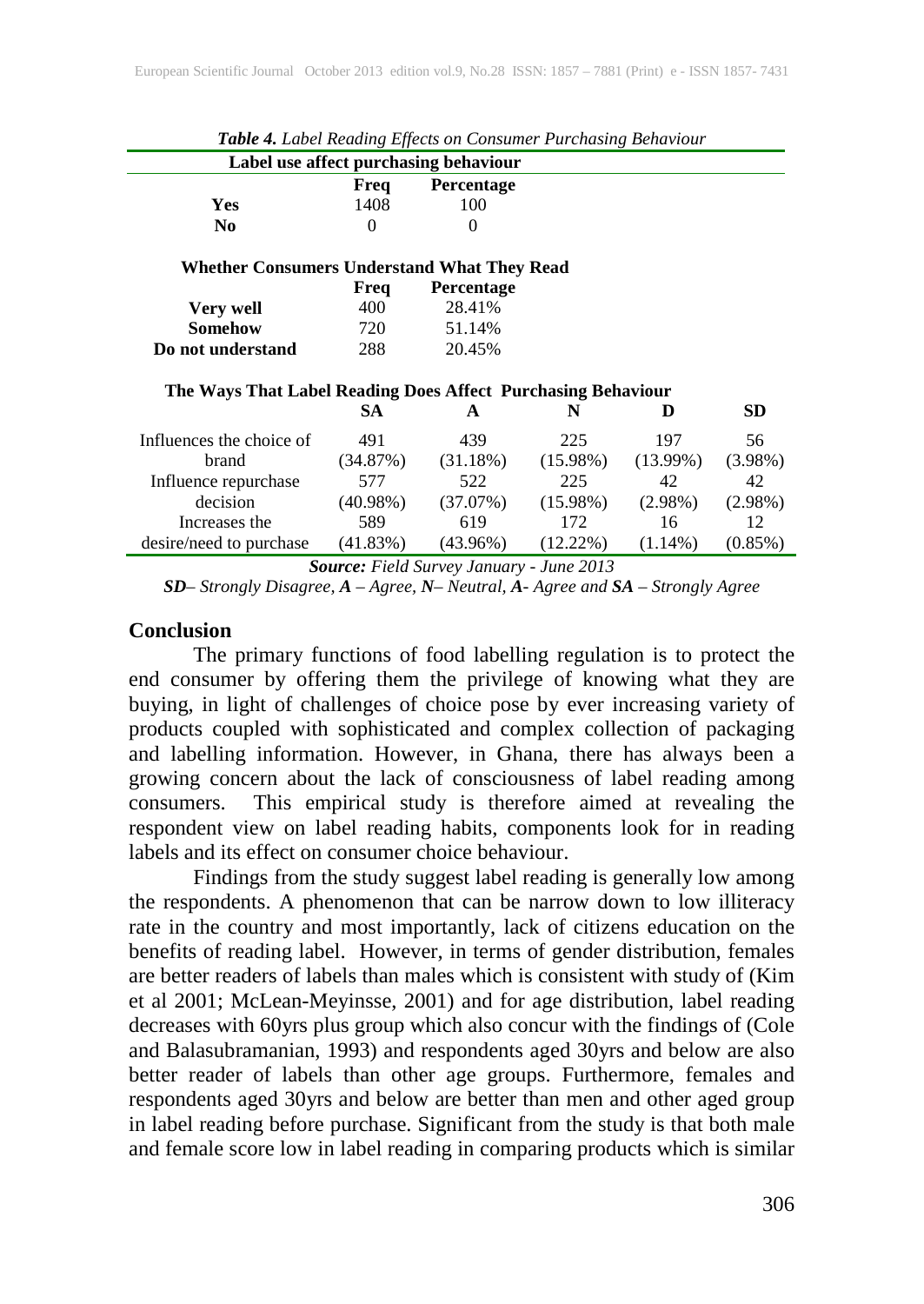for other age groups except age group between 3-59yrs. There is also poor reading of labels for all dimensions in terms of before product usage. The low response to label reading in case of product comparison and before product usage is a big worry because there is a likelihood of consumers using an expired good in terms of checking product expired date and it also denied consumers the chance to select the best options when buying.

On three most important label information content respondents lookout for, all respondents for age and gender categories indicate the combination of product date, nutritional information and instruction for usage as a premium in reading labels. Furthermore, product date was rated higher followed by nutritional information and instruction for usage for all dimensions. While contact information of the producer and net weight were however rated so low, most male rate product guarantee and storage information higher than female.

Also significant from the study is the discovery of consumer's educational level, perception of risk level, consumer's current health status and time spent on grocery by consumers influencing information search which is consistent with the findings in the literature (Kim, et al. 2001; Nayga, 2000; Nayga, et al. 1998; Feick, et al. 1986)

Whiles respondents agrees label reading affects purchasing behaviour which is consistent with the findings of (Kempen, 2011; Teisl, et al, 2001), significant of note is majority of the respondents do not understand what is read. A situation again related to the low literacy rate which made it difficult for the consumers to understand the terminologies and numerical information used. Furthermore, majority agreed brand choice, repurchases decision and increases in the desire to purchase are the ways in which their behaviours are influence.

In conclusion it is heart-warming to reveal from the study a certain level of consciousness in label reading and utilization among consumers. However, this still remain insignificant in face of intense liberalization of market which leads to flooding of markets with low grade, badly label, faked products. It is therefore incumbent on authorities mandated to protect consumers to take necessary steps to educate consumers on the dangers of buying products without reading labels.

This study is limited in that, it is localised to consumers in specific area. A generalization of results is a challenge. Further study which covers wider area and more heterogeneous sample is recommended.

# **References:**

Ababio, P.F., Adi, D.D., & Amoah, M. (2012). Evaluating the awareness and importance of food labelling information among consumers in the Kumasi metropolis of Ghana. *Food Control*, 26 571-574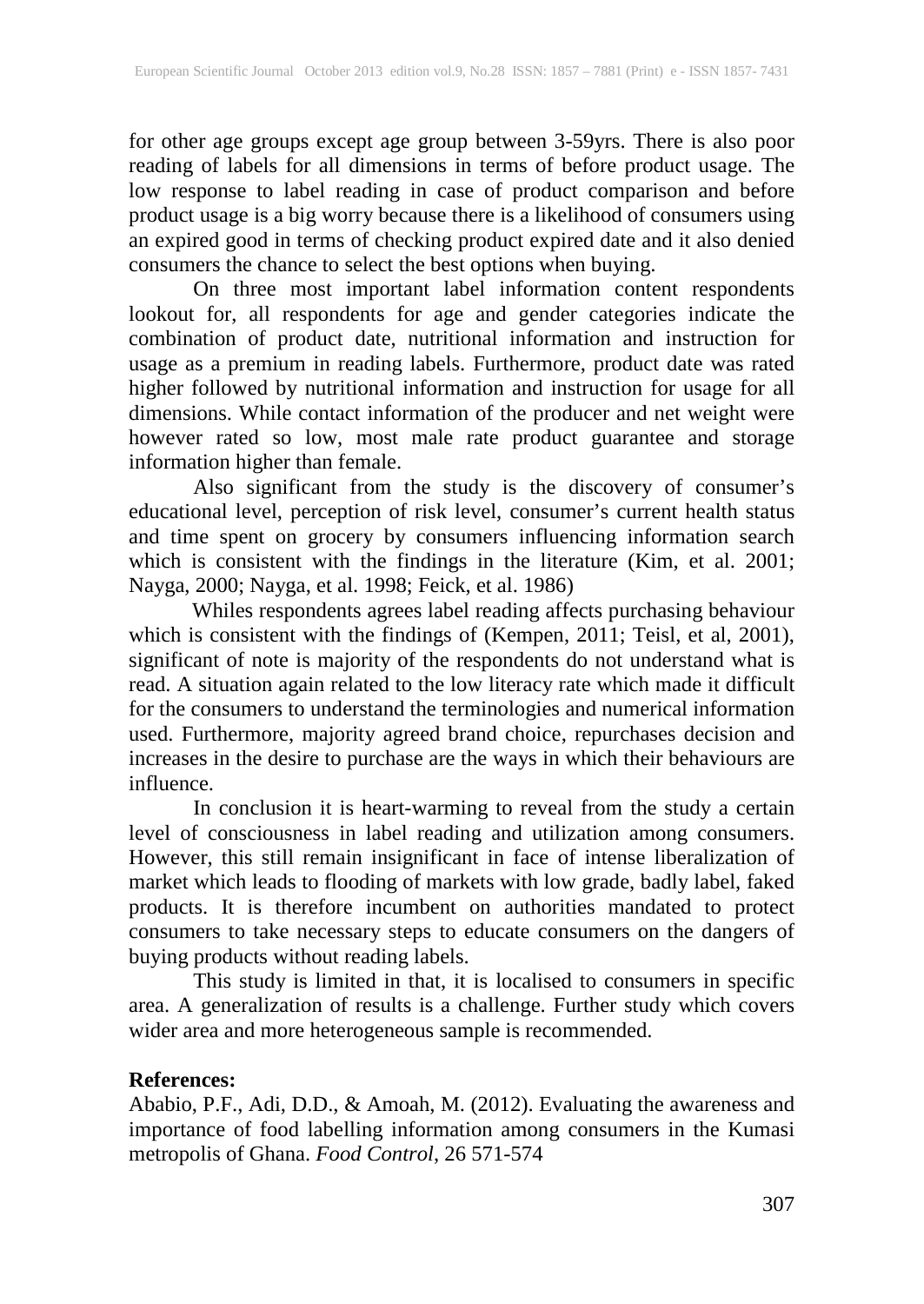Abbott, R. (1997). Food and nutrition information: a study of sources, uses, and understanding. *British Food Journal*, 99(2), 43-49.

Allen, L. P., Wayne, W. C., John, E. D. Jr., & John, W. M. (2001). Patients understanding and use of snack food package Nutrition Labels. *Journal of the American of Family Medicine*, 17(5), 319-323.

Anderson, S.P., de Palma, A., & Thisse, J, F. (1992). *Discrete choice theory of product differentiation*. Cambridge, MA: MIT Press

Baltas, G. (2001). The effects of nutrition information on consumer choice. *Journal of Advertising Research*, 57-63

Bender, M. M., & Derby, B. M. (1992). Prevalence of reading nutrition and ingredient information on food labels among adult Americans: 1982-1988. *Journal of Nutrition Education*, 24, 292-297.

Burton, S., & Andrews, J.C. (1996). Age, product nutrition and label format effects on consumer perceptions and product evaluations. *Journal of Consumer Affairs*, 30(1), 68-89.

Caswell, J.A. (1991). *The economics of food safety*. Elsevier Science Publishing.

Caswell, J.A., & Padberg, D.I. (1992). Towards a more comprehensive theory of food labels. *American Journal of Agricultural Economics*, 74, 460– 468.

Codex Alimentarius. (2007 5<sup>th</sup> edn). *Food labelling*, WHO/FAO.

Cole, C. A., & Balasubramanian, S. K. (1993). Age differences in consumers' search for information: Public policy implications. *The Journal of consumer Research*, 20(1), 157-169

Cole, C.A., & Gaeth, G.J. (1990).Cognitive and age-related differences in the ability to use nutrition information in a complex environment. *Journal of Marketing Research*, 27(2), 175-84.

Coulson, N. S. (2000). An application of the stages of change model to consumer use of food labels. *British Food Journal*, 102(9), 661-668.

Cowburn, G., & Stockley, L. (2004). Consumer understanding and use of nutrition labelling: a systematic review. *Public Health Nutrition*, 8(1), 21–28 Davies, G.J., & Smith, J.L. (2004). Fast food: dietary perspectives. *Nutrition and Food Science*, 34, 80–82.

Dimara, E., & Skuras, D. (2005). Consumer demand for informative labelling of quality food and drink products: a European Union case study. *Journal of Consumer Marketing*, 22, 90–100.

Drichoutis, A. C., Lazaridis, P., & Nayga, R. M., Jr. (2005). Nutrition knowledge and consumer use of nutritional food labels. *European Review of Agricultural Economics*, 32(1), 93-118.

Feick, L. F., Hermann, R. O., & Warland, R. H. (1986). Search for nutrition information: a probit analysis of the use of different information sources. *Journal of Consumer Affairs,* 20(2), 173–192.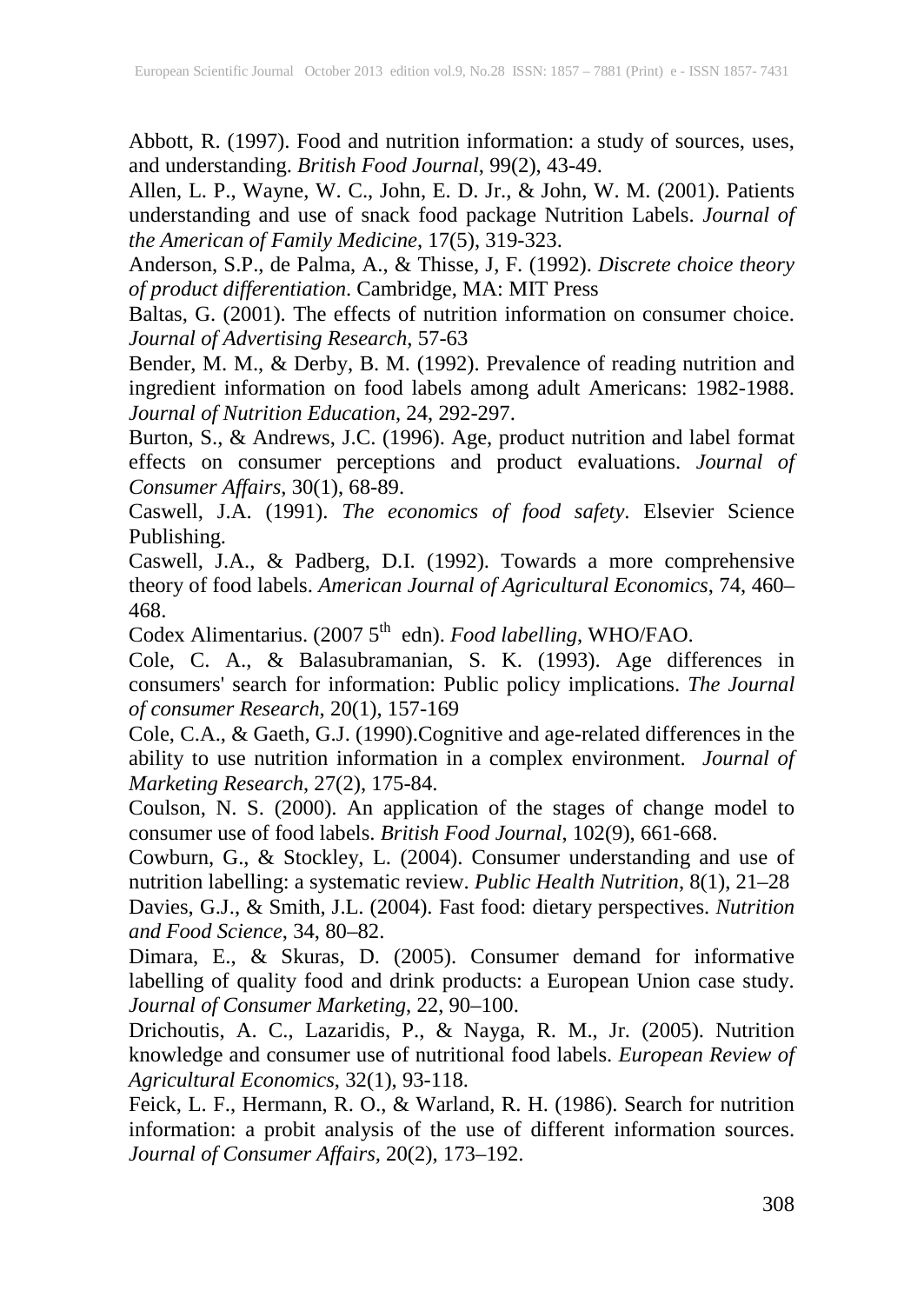Glanz, K., Rudd, J., Mullis, R.M., & Snyder, P. (1989). Point of choice nutrition information, federal regulations and consumer health education: a critical view. *Journal of Nutrition Education*, 21, 95-100.

Guthrie, J. F., Fox, J. J., Cleveland, L. E., & Welsh, S. (1995). Who uses nutritional labeling, and what effects does label use have on diet quality. *Journal of Nutrition Education*, 27(4), 163-172.

Hawkes, C. (2004). *Nutrition labels and health claims: the global regulatory environment*. World Health Organization, Geneva.

Héroux, L., Laroche, M. & McGown, K. L. (1988). Consumer product label information processing: an experiment involving time pressure and distraction. *Journal of Economic Psychology*, 4, 263-272.

Ippolito, P. M., & Mathios, A. D. (1991). Health claims in food marketing: evidence on knowledge and behaviour in the cereal market. *Journal of Public Policy & Marketing*, 10(1), 15-32.

Jackson, S.L. (2009, 3rd Edn). *Research Methods and Statistics: A Critical Thinking Approach.* Belmont, CA: Wadsworth

Kahneman, D., & Tversky, A. (1979). Prospect theory: an analysis of decisions under risk. *Econometrica*, 47(2), 263-91.

Kasapila, W., & Shawa, P. (2011). Use and understanding of nutrition labels among consumers in Lilongwe (Malawi). *African Journal of Food, Agriculture, Nutrition and Development*, 11(5), 5171-5186.

Katona, G. C., & Mueller, E. (1955). *A study of purchase decisions*. In L. H. Clark (ed.). *Consumer behavior: the dynamics of consumer reactions*. New York: New York University Press, 30–87.

Kempen, E., Bosman, M., Bouwer, C., Klein, R., & van der Merwe, D. (2011). An exploration of the influence of food labels on South African consumers' purchasing behaviour. *International Journal of Consumer Studies* 35, 69–78.

Kenkel, D. (1990). Consumer health information and the demand for medical care. *Review of Economics and Statistics*, 587-595

Kim, S., Nayga, R. M., Jr, & Capps, O., Jr (2001). Food label use, selfselectivity, and diet quality. *Journal of Consumer Affairs,* 35(2), 346–363.

Kozup, J.C., Creyer, E.H., & Burton, S. (2003). Making healthful food choices: the influence of health claims and nutrition information on consumers' evaluations of packaged food products and restaurant menu items. *Journal of Marketing*, 67, 19-34

Lancaster, K.J. (1991). *Modern Consumer Behaviour*, Northampton, MA: Edward Elgar,

Levy, A. S., & Fein, S. B. (1998). Consumers' ability to perform tasks using nutrition labels. *Journal of Nutrition Education*, 30(4), 210-217.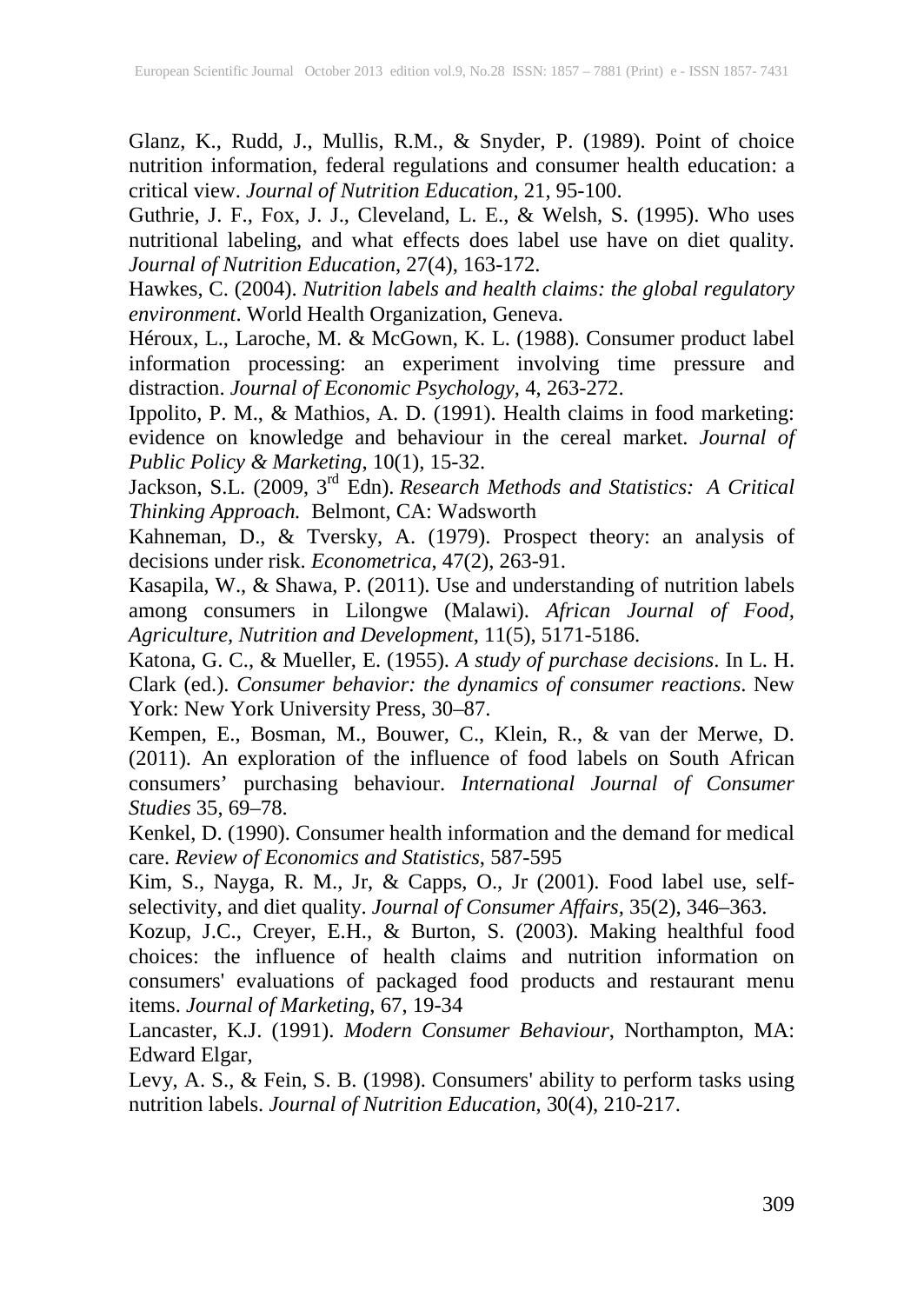Lin, C.T.J., Lee, J.Y., & Yen, S.T. (2004). Do dietary intakes affect search for nutrient information on food labels. *Social Science and Medicine*, 59, 1955–1967.

McLean-Meyinsse, P. E. (2001). An analysis of nutritional label use in the Southern United States. *Journal of Food Distribution Research*, 32(1), 110– 114.

Moore, W.L., & Lehmann, D.R. (1980). Individual differences in search behaviour for a nondurable. *Journal of Consumer Research*, 7(3), 296-307.

Moorman, C., & Matulich, E. (1993). A model of consumers' preventive health behaviours: the role of health motivation and health ability. *Journal of Consumer Research*, 20, 208-228.

Nagya, R.M. Jr, Lipinski, D., & Savur, N. (1998). Consumers' use of nutritional labels while food shopping and at home. *Journal of Consumer Affairs*, 32(1), 106-20.

Nayga, R. M., Jr. (2000). Nutrition knowledge, gender, and food label use. *Journal of Consumer Affairs*, 34(1), 97–112.

Nelson, P. (1970). Information and consumer behaviour. *Journal of Political Economy*, 78 (2), 311-29.

Oisín, T. (2007). Process tracing and elite interviewing: a case for nonprobability sampling. *Cambridge Journal Online*, 4, 765-772.

Pauly, M., & Satterthwaite, M. (1981). The pricing of primary care physicians' services: a test of the role of consumer information. *Bell Journal of Economics*, 1235 1-365.

Rose, D. (1994). Attitudes and behaviours related to weight status. *Food Review*, 17, 30-35

Saunders, M., Lewis, P., & Thornhill, A. (2012, 6<sup>th</sup> edn). *Research Methods for Business Students*, Halow: Pearson Education Limited.

Schultz, T. W. (1975). The value of the ability to deal with disequilibria. *Journal of Economic Literature*, 13(3), 827-846

Senauer, B., Asp, E., & Kinsey, J. (1991). *Food trends and the changing consumer*. St. Paul, Minneapolis, MN: Eagan Press

Shaw, G., & Pieter, W. (2000). *The Use of Asynchronous Learning Networks In Nutrition Education: Student Attitude, Experiences And Performance. Accessed [17.02.12].*

Shine, A., O'Reilly, S., & O'Sullivan, K. (1997). Consumer use of nutrition labels. *British Food Journal,* 99(8), 290-296

Silayoi, P., & Speece, M. (2004). Packaging and purchase decisions: An exploratory study on the impact of involvement level and time pressure. *British Food Journal*, 106(8), 607-628

Singleton, R.A., Jr, & Straits, B. C. (2010, 5<sup>th</sup> edn). *Approaches to Social Research*. New York: Oxford University Press